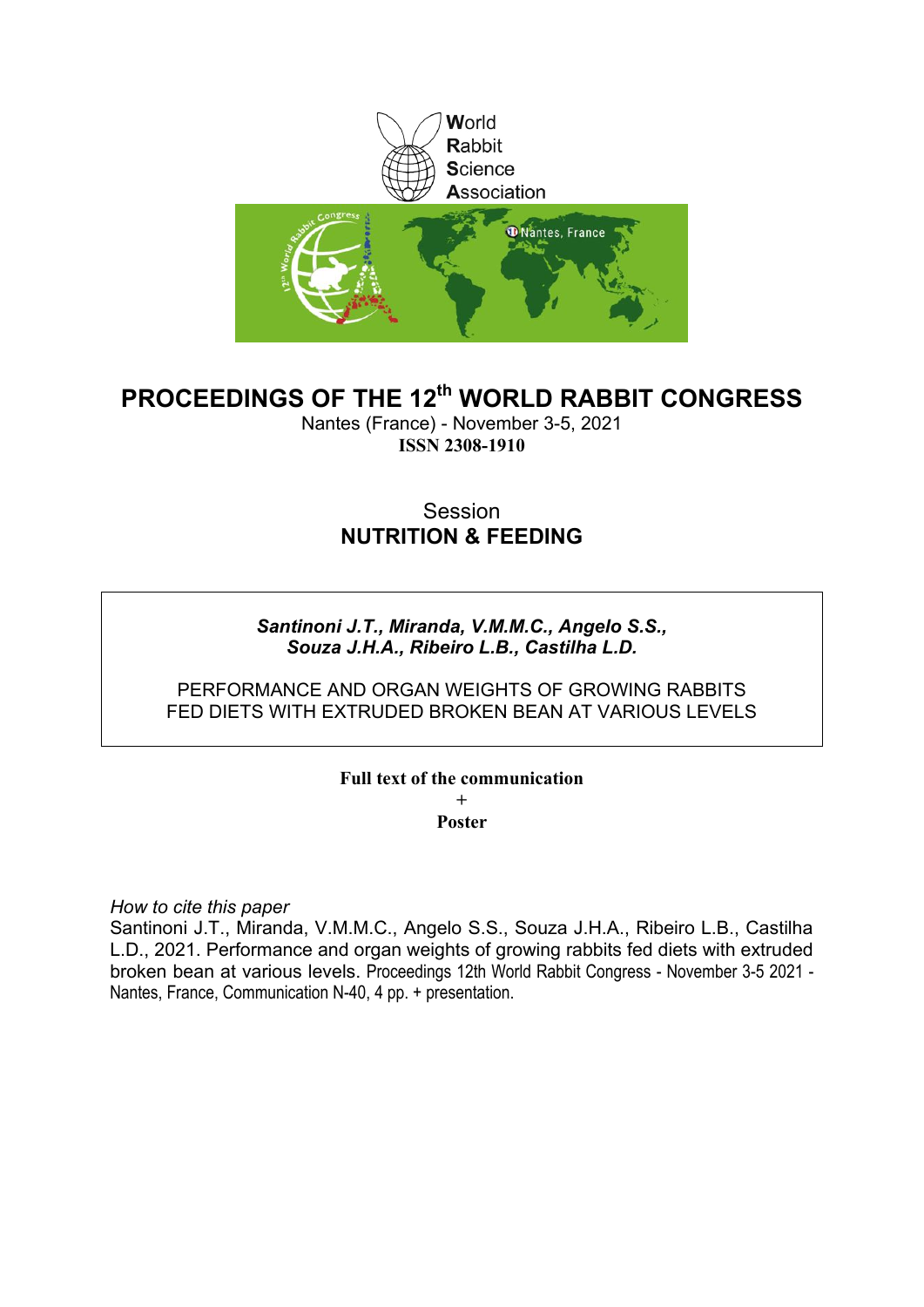# **PERFORMANCE AND ORGAN WEIGHTS OF GROWING RABBITS FED DIETS WITH EXTRUDED BROKEN BEAN AT VARIOUS LEVELS**

### **Santinoni, J.T.<sup>1</sup> , Miranda, V.M.M.C.<sup>1</sup> , Angelo, S.S.<sup>1</sup> , Souza J.H.A.<sup>1</sup> , Ribeiro L.B.<sup>1</sup> , Castilha L.D.<sup>1</sup> \***

<sup>1</sup>Dept. of Animal Science, Maringá State University, Colombo Avenue, 5790, 87.020-900, Maringá, Brazil \*Corresponding author: ldcastilha@uem.br

### **ABSTRACT**

The use of agroindustrial coproducts as alternative feed in animal nutrition has been an alternative to reduce production costs. The objective of the present study was to evaluate different levels of extruded broken bean (EBB) in diets for rabbits and evaluate its effect on the growth performance and organ weights. Fifty New Zealand White rabbits from 31 to 70 days of age were used, with initial mean weight of 921±158g. The experimental design was completely randomized, in which treatments consisted of five levels of EBB in diets (0, 5, 10, 15 and 20%), with ten replicates per treatment and one animal per experimental unit. Throughout the experimental period, feed and water were supplied *ad libitum*. The diets provided, refusals and animals were weighed at the beginning of the experiment (31 days), at 50 days, and at the end of the experiment (70 days), to determine the growth performance. The weight of organs was determined in relative terms after the slaughter of the animals. The performance variables did not differ among the levels of EBB (P> 0.05). Only the production costs were influenced, both in the period from 31 to 50 days ( $P = 0.033$ ) and from 31 to 70 days ( $P = 0.033$ ) 0.001), with a linear increase in the values due to the increasing levels of EBB in the diets. Inclusion levels up to 20% of EBB in rabbit diets do not change performance and organ weights but increase production costs up to 22.04%.

**Keywords:** Alternative feed, protein ingredient, rabbit production.

#### **INTRODUCTION**

One of the great challenges to increase the intake of rabbit meat in Brazil is to exceed Brazilian cultural habits, added to the little supply of rabbit meat, that increases the production cost and promotes market restriction (Ferreira *et al.,* 2012). There is a continuing interest in the search for alternative foods that can reduce the cost of feed, however, without compromising the performance (Furlan *et al.*, 2004). According to Furlan *et al.* (1997), soybean meal is the main protein food used in Brazil and in some other countries in diets for nonruminants. However, the demand for alternative foods must meet the requirements without affecting performance. In this context, broken common beans (*Phaseolus vulgaris*) can be used as an alternative to substitute soybean meal, but it can influence the performance of these animals since it contains antinutritional factors such as protease inhibitors and hemagglutinins, which can decrease the nutritional use of the feed and cause health disorders (Lajoto *et al.,* 1996). However, the processing of beans by extrusion can reduce the deleterious effects of antinutritional factors, enabling their use in non-ruminant animal feed, as these factors are thermolabile and can be denatured during extrusion (Anton *et a*l., 2009), process that associates high temperatures, pressure and humidity. The objective with this study was to evaluate different levels of inclusion of Extruded Broken Bean (EBB) in rabbits diets on performance, economic viability, organ weights and plasma urea.

#### **MATERIALS AND METHODS**

#### **Animals, diets and experimental design**

The experiment was carried out in the Rabbit Breeding Sector of State University of Maringá, located in Paraná State, Brazil (23°21'S, 52°04'W and altitude of 564 m). The entire experimental procedure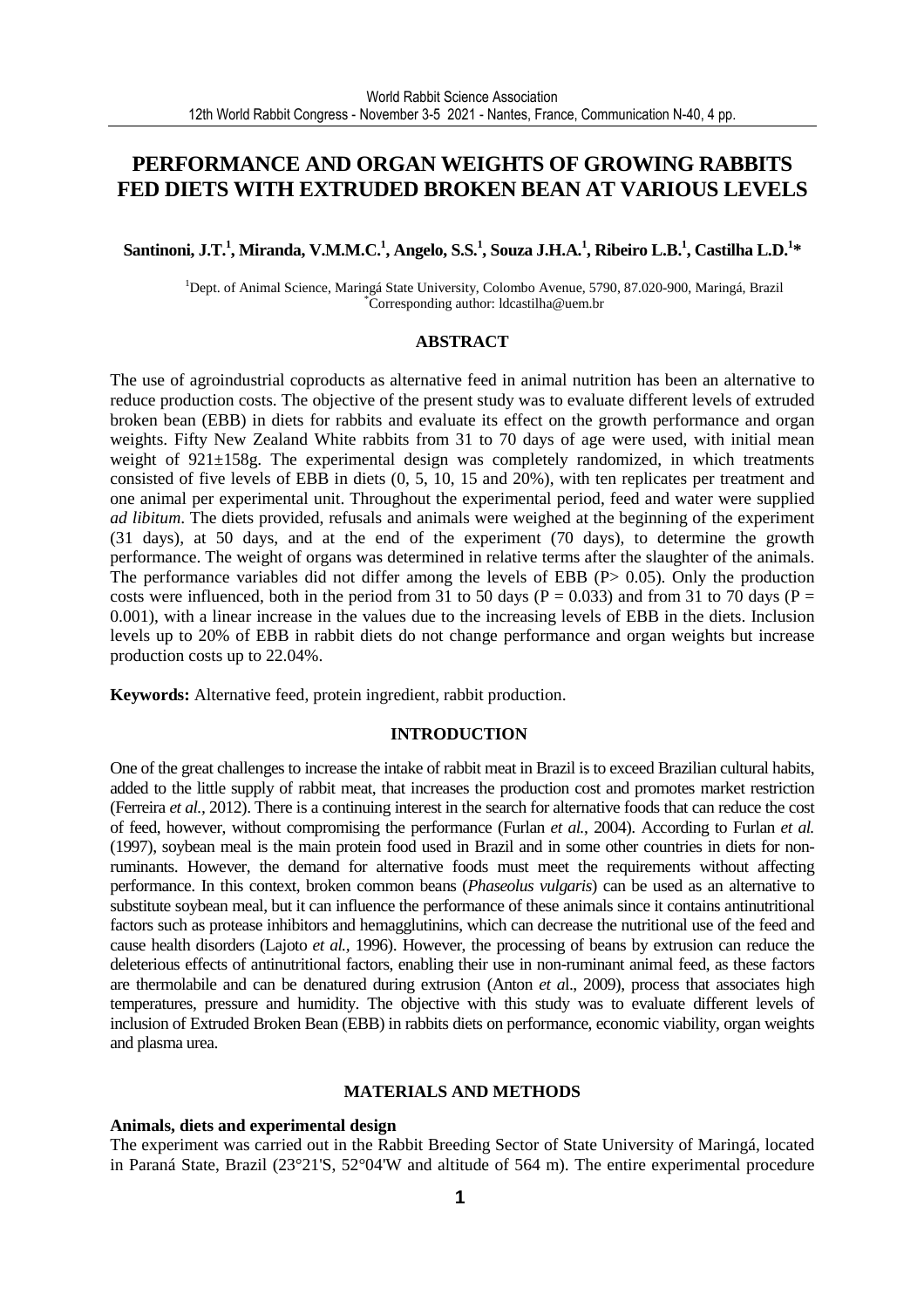was previously approved by the Committee of Ethical Conduct for Experimental Animal Use (Protocol number 5979130218). Fifty 31-day old New Zealand White rabbits (25 males and 25 females) were distributed, following a completely randomized design, in five treatments, with ten replicates per treatment (5 males and 5 females). Treatments were based on five increasing levels of EBB in diet (0, 5, 10, 15 and 20%), with EBB increase being offset by soybean meal, wheat bran, alfafa hay, star grass hay and corn. Animals were individually housed in metabolism cages with automatic drinking nipples. The experimental diets were formulated based on corn, soybean meal, alfalfa hay, star grass hay, extruded broken bean, wheat bran, amino acids, minerals and vitamins to fulfil the requirements for growing rabbits (De Blas and Mateos, 2010), as expressed in Table 1. After mixing the ingredients, the feed was pelletized using a Commercial Industry Pelletizer (Chavantes<sup>TM</sup>, model 40 HP) with capacity from 800 to 1,700 kg/h, with a 4.5 mm matrix and without addition of steam, at an average temperature of 70 °C (60 to 80°C) for about 50 seconds.

**Table 1:** Experimental diets for growing rabbits with increasing levels of extruded broken bean (natural matter)

|                                         |          |          | Levels of Extruded Broken Bean (g/kg) |              |                |
|-----------------------------------------|----------|----------|---------------------------------------|--------------|----------------|
| <b>Ingredients</b>                      | $\bf{0}$ | 5        | 10                                    | 15           | 20             |
| Corn                                    | 300      | 279      | 238                                   | 197          | 155            |
| Soybean Meal                            | 133      | 122      | 116                                   | 109          | 102            |
| Wheat Bran                              | 240      | 232      | 221                                   | 209          | 198            |
| <b>Star Grass Hay</b>                   | 158      | 143      | 161                                   | 179          | 196            |
| Alfafa Hay                              | 150      | 153      | 145                                   | 137          | 129            |
| <b>Extruded Broken Bean</b>             | $\Omega$ | 50       | 100                                   | 150          | 200            |
| Limestone                               | 7.5      | 7.7      | 7.7                                   | 7.8          | 7.8            |
| Salt                                    | 4.0      | 0.40     | 4.0                                   | 4.0          | 4.0            |
| Dicalcium phosphate                     | 0.2      | $\theta$ | $\theta$                              | $\mathbf{0}$ | $\mathbf{0}$   |
| Mineral and vitamin premix <sup>1</sup> | 5.0      | 5.0      | 5.0                                   | 5.0          | 5.0            |
| DL-Methionine                           | 1.2      | 1.4      | 1.7                                   | 2.0          | 2.4            |
| L-Lysine HCl $(78.5%)$                  | 1.1      | 0.8      | 0.3                                   | $\theta$     | $\overline{0}$ |
| Coccidiostatic <sup>2</sup>             | 0.6      | 0.6      | 0.6                                   | 0.6          | 0.6            |
| <b>Chemical composition calculated</b>  |          |          |                                       |              |                |
| Dry matter $(g/kg)$                     | 886      | 896      | 885                                   | 886          | 886            |
| Crude protein $(g/kg)$                  | 160      | 160      | 160                                   | 160          | 160            |
| Digestible energy (Mcal/kg)             | 2.5      | 2.5      | 2.5                                   | 2.5          | 2.5            |
| Acid detergent fibre $(g/kg)$           | 158      | 152      | 152                                   | 153          | 154            |
| Neutral detergente fibre $(g/kg)$       | 310      | 310      | 310                                   | 310          | 310            |
| Calcium $(g/kg)$                        | 6.0      | 6.0      | 6.0                                   | 6.0          | 6.0            |
| Total phosphorus (g/kg)                 | 4.5      | 4.5      | 4.5                                   | 4.5          | 4.5            |
| Methionine + Cysteine $(g/kg)$          | 6.0      | 6.0      | 6.0                                   | 6.0          | 6.0            |
| Lysine $(g/kg)$                         | 8.0      | 8.0      | 8.0                                   | 8.0          | 8.0            |

<sup>1</sup>Premix provided per Kg of diet: vitamin A, 600,000 IU; vitamin D, 100,000 IU; vitamin E, 8,000 mg; vitamin K3, 200 mg; vit. B1, 400 mg; vitamin B2, 600 mg; vitamin B6, 200 mg; vitamin B12, 2 mg; vitamin B5, 2,000 mg; vitamin B7, 70,000 mg; Fe, 8,000 mg; Cu, 1,200 mg; Co, 200 mg; Mn, 8,600 mg; Zn, 12,000 mg; I, 64 mg; Se, 16 mg; Methionine – 120,000 mg; antioxidant, 20,000 mg; <sup>2</sup> Robenidine, 66 mg.

#### **Broken bean obtaining**

The broken bean was purchased at the bean processing industry in Maringá, Paraná State, Brazil, and processed at the extrusion unit in the same city, using an extruder (INBRAMAC, model IMBRA 120), which conditioner outlet temperature (measured with an infrared thermometer) was 75-80ºC, and the extruder jacket was approximately 60ºC (internal temperature between 110 and 130ºC). The water flow was 200 mL/min (12 L/h). The average productivity obtained was 80 kg/h, and after processing the EBB was ground in a 1.2 mm sieve. To characterize the anti-nutritional potential of EBB, urea activity and protein solubility in KOH were determined, according to the methodology of ANFAR (1992). The levels of trypsin inhibitors in the samples of fresh broken beans and EBB were determined analytically at the Food Science and Quality Center, in Campinas, São Paulo State, Brazil.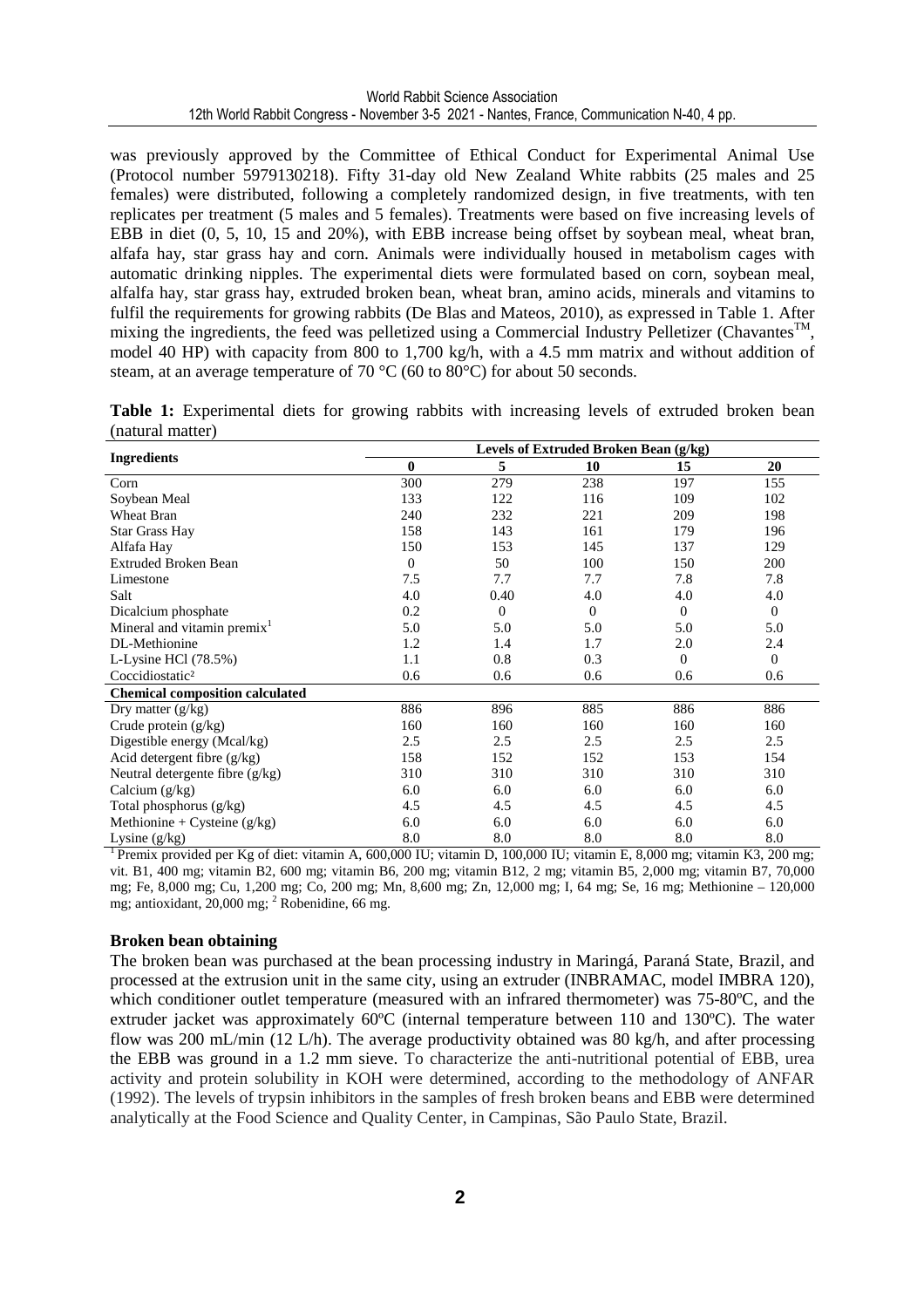### **Growth Performance**

Throughout the experimental period (from 31 to 70 days of age), feed and water were provided *ad libitum*. Feed provided, leftovers and animals were weighed at the beginning of the experiment (31) days), at 50 days, and at the end of the experiment (70 days) in order to calculate feed intake, weight gain and feed conversion. To calculate the production cost of the treatments (in American dollars, U\$), the average prices of the inputs from Maringá-Brazil were used. The production cost of diets per kilogram of live weight gain (Yi) was determined, according to Bellaver *et al.* (1985), as follows:  $Yi = (Qi x Pi) / Gi, where:$ 

 $Yi = feed cost per kilogram of live weight gain for the i-th treatment;$ 

Pi= price per kilogram of feed used for the i-th treatment;

Qi= amount of feed intake for the i-th treatment;

Gi= weight gain for the i-th treatment;

### **Organ Weights**

At the end of the experimental period, the animals were subjected to a 6-hour fast for slaughter, which started with stunning in the occipital region and subsequent bleeding, followed by skinning and evisceration. The absolute weights of edible organs (Heart, Liver and Kidneys) were recorded, as well as their relative weights, calculated in relation to the weight of the entire carcass.

### **Statistical analysis**

The UNIVARIATE procedure was applied to evaluate the presence of outliers. The normality of experimental errors and the homogeneity of variances between treatments for the various variables were previously evaluated using the Shapiro-Wilk and Levene tests (SAS, 2010), respectively. Analysis of variance (ANOVA) was performed using the procedure General Linear Models of the statistical software SAS (SAS Inst. Inc., Cary, NC, USA). For performance variables, the initial weight was used as a covariate. The degrees of freedom regarding the extrude broken bean increased levels in the diets were split into orthogonal polynomials to obtain the regression equations, according to the best fit. For all analyses, a significance level (P) of 0.05 was adopted.

#### **RESULTS AND DISCUSSION**

The analyzes performed for the anti-nutritional characterization of EBB (Table 2) resulted in values within the recommended parameters for similar foods, such as soybean meal. In general, the urea activity index was within the range recommended by ANFAR (1992), between 0.05 and 0.30 pH units.

**Table 2:** Anti-nutritional characterization of fresh and extruded beans.

| <b>Variables</b>                           | Fresh | Extruded |
|--------------------------------------------|-------|----------|
| Urea activity index – $(\Delta pH)$        | . 98  | 0.24     |
| Protein solubility in KOH $0.02\% - (\% )$ | 88.0  | 68.0     |
| Trypsin inhibitors $-$ (ITU/mg)            | 4.95  | 0.72     |

The protein solubility in KOH 0.02% was 68%, being slightly below that proposed by Mendes *et al.* (2004) for soybeans, which vary between 70 and 85%, with values below 70% indicating overheating and above 85% refer to subprocessed soy. It assesses the degree of thermal processing and indicates the percentage of protein available for absorption by the animal. Regarding trypsin inhibitors, the values obtained for EBB denote that the extrusion process was effective in reducing the average content of this anti-nutritional factor, which was 4.95 ITU/mg in unprocessed beans, whereas after extrusion this content was 0.72 ITU/mg, which corresponds to a reduction of 89.05%. Although trypsin inhibitors are thermolabile compounds, the temperature, humidity and pressure provided by the extruder were not efficient enough for the total inactivation of the inhibitors present in beans.

For rabbits fed diets containing increasing levels of EBB (Table 3), performance variables did not differ among the levels ( $P > 0.05$ ). Only the production cost was influenced, both in the period from 31 to 50 days ( $P = 0.033$ ) and from 31 to 70 days ( $P = 0.001$ ), with a linear increase in the values due to the increasing levels of EBB in the diets.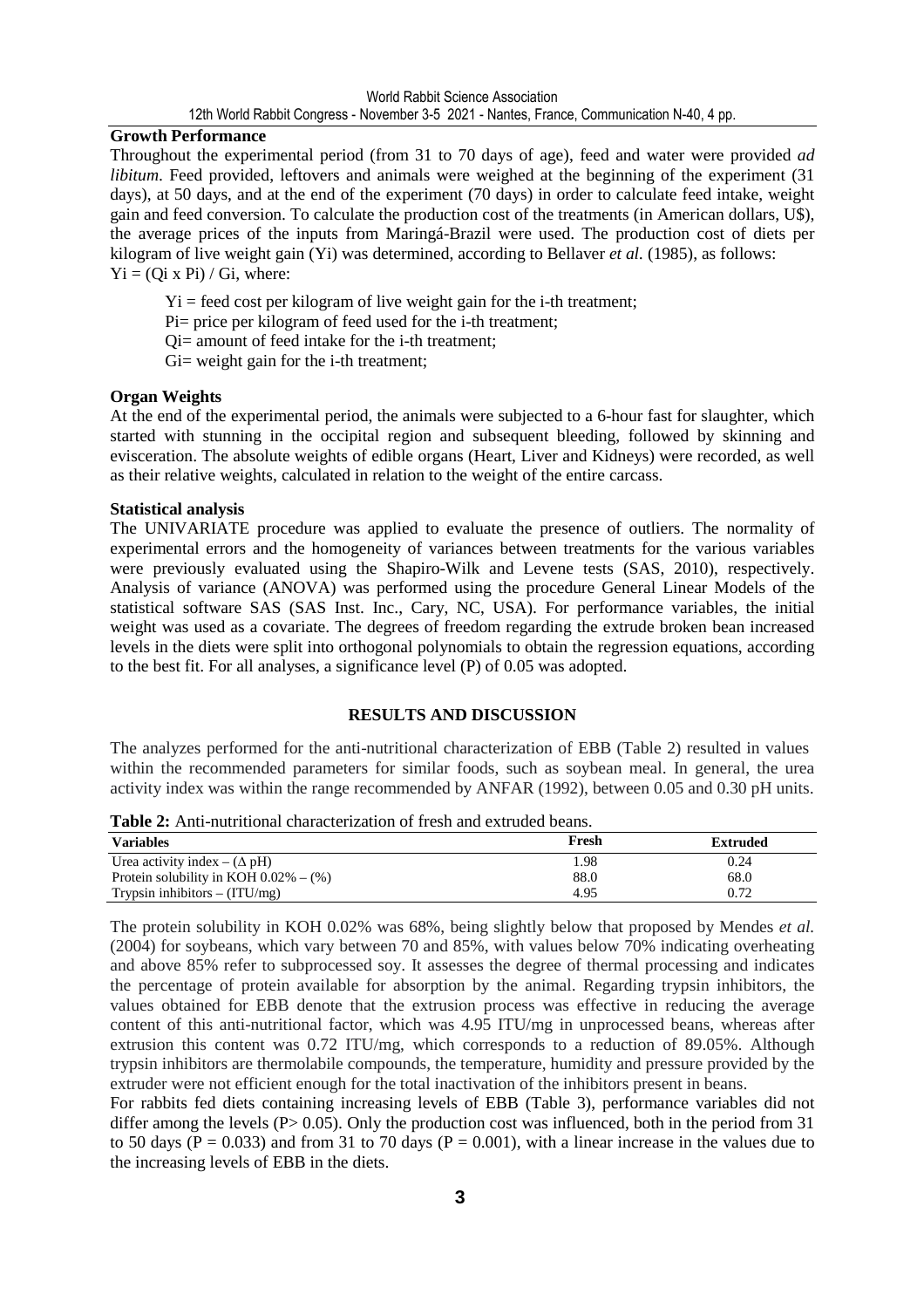World Rabbit Science Association 12th World Rabbit Congress - November 3-5 2021 - Nantes, France, Communication N-40, 4 pp.

| <b>Variables</b>                                  | Levels of Extruded Broken Beans (%) |      |                      |      |      |                  | <b>P-value</b> |
|---------------------------------------------------|-------------------------------------|------|----------------------|------|------|------------------|----------------|
|                                                   | $\bf{0}$                            | 5    | 10                   | 15   | 20   | SEM <sup>1</sup> |                |
|                                                   |                                     |      |                      |      |      |                  |                |
| Initial weight $(g)$                              | 934                                 | 923  | 973                  | 881  | 893  | 7.7              |                |
| Final weight $(g)$                                | 1790                                | 1743 | 1870                 | 1724 | 1768 | 14.9             | 0.857          |
| Weight gain (g/d)                                 | 42.8                                | 41.0 | 44.9                 | 42.1 | 42.9 | 0.7              | 0.785          |
| Feed intake $(g/d)$                               | 94.2                                | 90.2 | 98.2                 | 87.0 | 98.1 | 1.7              | 0.742          |
| Feed conversion                                   | 2.22                                | 2.21 | 2.20                 | 2.17 | 2.29 | 0.04             | 0.995          |
| Production cost $(U\$ {S/kg} gained) <sup>2</sup> | 0.36                                | 0.38 | 0.39                 | 0.39 | 0.44 | 0.05             | 0.033          |
|                                                   |                                     |      | 31 to 70 days of age |      |      |                  |                |
| Initial weight $(g)$                              | 934                                 | 923  | 973                  | 881  | 893  | 7.7              |                |
| Final weight $(g)$                                | 2451                                | 2378 | 2513                 | 2495 | 2496 | 19.5             | 0.371          |
| Weight gain $(g/d)$                               | 38.2                                | 36.4 | 38.5                 | 40.0 | 39.7 | 0.49             | 0.177          |
| Feed intake $(g/d)$                               | 107                                 | 105  | 111                  | 109  | 112  | 1.39             | 0.237          |
| Feed conversion                                   | 2.81                                | 2.88 | 2.89                 | 2.73 | 2.83 | 0.03             | 0.720          |
| Production cost $(U\$/kg$ gained) <sup>3</sup>    | 0.46                                | 0.49 | 0.52                 | 0.50 | 0.54 | 0.03             | 0.001          |

|  | $\frac{1}{2}$ . The motion coupled the removal of $\sigma$ and $\sigma$ is the motion of commutation in $\sigma$ , then |  |
|--|-------------------------------------------------------------------------------------------------------------------------|--|
|  | Table 3: Performance of rabbits fed diets containing different levels of Extruded Broken Beans.                         |  |

1- Standard error of mean (10 rabbits per treatment).

2- Linear effect (P-value = 0.012):  $Y = 0.017x + 0.341$  (r<sup>2</sup>=0.83).

3- Linear effect (P-value =  $0.011$ ): Y =  $0.020x + 0.436$  (r<sup>2</sup>=0.78).

There was no effect  $(P > 0.05)$  of EBB on relative organ weights or plasma urea of rabbits (Table 4). It can indicate no harmful effects of organs development or nitrogen metabolism in levels evaluated.

**Table 4:** Relative organ weights and plasma urea of rabbits fed diets containing different levels of Extruded Broken Beans.

| Variables           |      | Levels of Extruded Broken Beans (%) | SEM <sup>1</sup> | P-value |      |      |       |
|---------------------|------|-------------------------------------|------------------|---------|------|------|-------|
|                     |      |                                     | 10               |         | 20   |      |       |
| Heart $(\%)$        | 0.62 | 0.61                                | 0.61             | 0.59    | 0.62 | 0.01 | 0.784 |
| Liver $(\%)$        | 5.89 | 5.15                                | 4.71             | 5.75    | 5.62 | 0.14 | 0.944 |
| Kidneys $(\%)$      | .12  | .30                                 | 1.19             | . 16    | .28  | 0.02 | 0.713 |
| Plasma Urea (mg/dL) | 32.5 | 31.1                                | 33.2             | 28.4    | 29.2 | 0.7  | 0.201 |

1- Standard error of mean (10 rabbits per treatment).

#### **CONCLUSIONS**

Inclusion levels up to 20% of EBB in rabbit diets do not change performance and organ weights but increase costs of production up to about 22%.

#### **REFERENCES**

- Anton A., Fulcher R.G., Arntfield S.D. 2009. Physical and nutritional impact of fortification of corn starch-based extruded snacks with common bean (Phaseolus vulgaris L.) flour: Effects of bean addition and extrusion cooking. *Food Chemistry*, *133, 1636-1639.*
- Associação Nacional de Fabricantes de Rações ANFAR. 1992. *Métodos analíticos de controle de alimentos para uso animal. Ministério da Agricultura e Reforma Agrária.*
- Bellaver C., Fialho E.T., Protas J.F.S., Gomes P.C. 1985. Radícula de malte na alimentação de suínos em crescimento e terminação. *Pesquisa Agropecuária Brasileira, 20(8), 969-974.*
- De Blas C., Mateos G.G. 2020. Feed formulation. In: *Nutrition of the rabbit 3rd edition. de Blas, C.; Wiseman, J. (Eds). CAB International, UK, p. 368.*
- Ferreira W.M., Machado L,C., Jaruche Y,G., Carvalho G.G., Oliveira C.E.A., Souza J.D.S., Caríssimo A.P.G. 2012. *Manual prático de cunicultura.* Bambui.
- Furlan A.C., Marcos F.M., Scapinello C., Murakami A.E. 1997. Substituição do farelo de soja por hidrolisado protéico de raspa de couro em rações de coelhos em crescimento*. Revista Unimar, Maringá, 19(3), 905-912.*
- Furlan A.C., Monteiro R.T., Scapinello C., Moreira I. Murakami A.E. Martins, E.N. 2004. Avaliação nutricional do triticale extrusado ou não para coelhos em crescimento. *Acta Scientiarum. Animal Sciences., 26 (1), 49- 55.*
- Lajoto F.M., Genovese M.I., Menezes E.W. 1996. Qualidade Nutricional. In: *Cultura do feijoeiro comum no Brasil. Piracicaba: Potafós 23-56.*
- Mendes, W. S., et al. 2004. Composição química e valor nutritivo da soja crua e submetida a diferentes processamentos térmicos para suínos em crescimento. *Arq. Bras. de Med. Vet. e Zoo.,56, 207-213.*